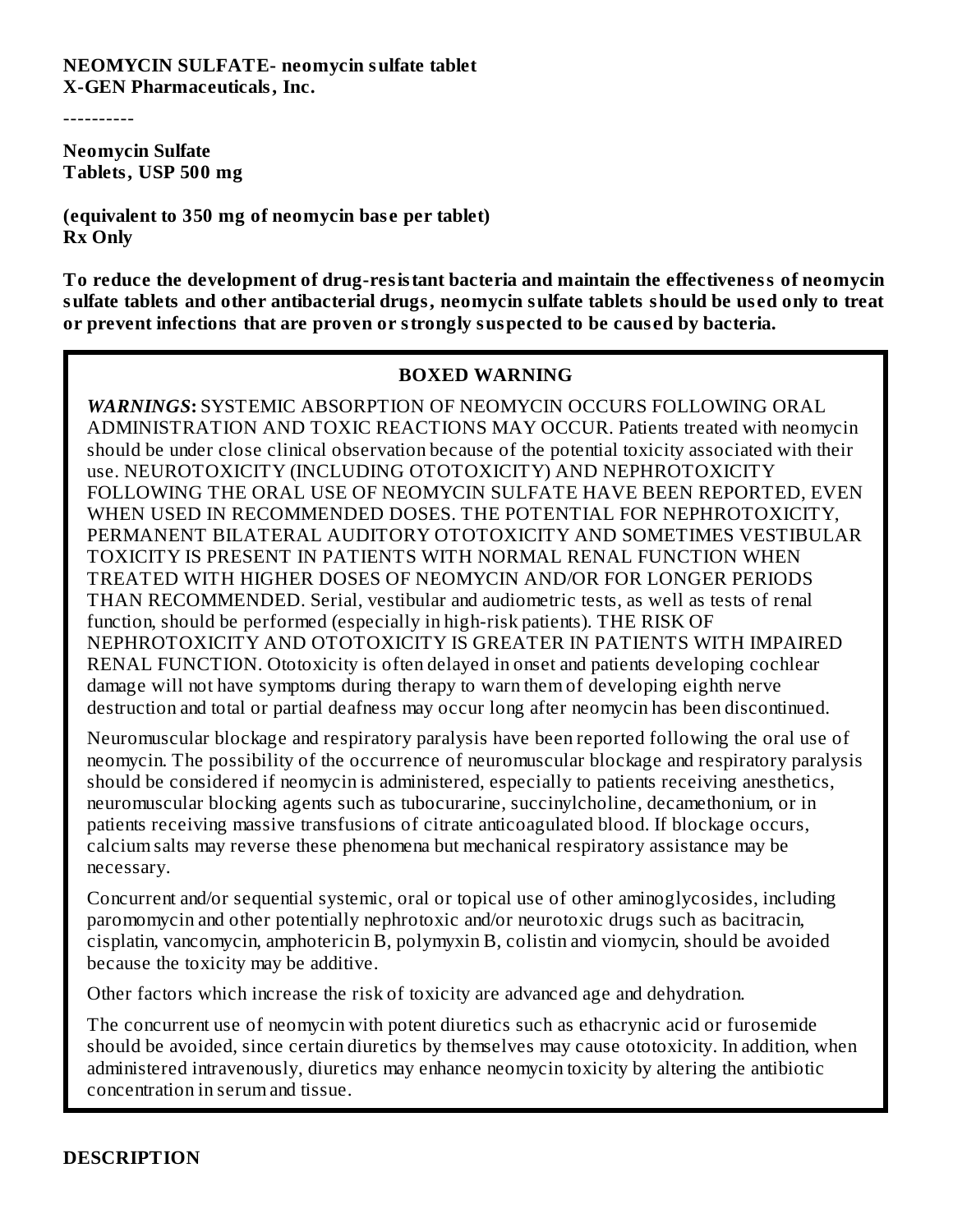Neomycin Sulfate Tablets, USP, for oral administration, contain neomycin which is an antibiotic obtained from the metabolic products of the actinomycete *Streptomyces fradiae*. Structurally, neomycin sulfate may be represented as follows:



#### **molecular structure**

Chemically, it is *0*-2, 6-diamino-2, 6-dideoxy-α-D-glucopyranosyl-(1→3)-*0*-β-D-ribofuranosyl- (1→5)-*0*-[2,6-diamino-2, 6-dideoxy-α-D-glucopyranosyl -(1→4)]-2-deoxy-D-streptamine. Neomycin B is identical except that the α-D-glucopyranosyl residue in the neobiosamine moiety is β-L-idopyranosyl.

*InactiveIngredients***:** Calcium Stearate, Povidone.

# **CLINICAL PHARMACOLOGY**

Neomycin sulfate is poorly absorbed from the normal gastrointestinal tract. The small absorbed fraction is rapidly distributed in the tissues and is excreted by the kidney in keeping with the degree of kidney function. The unabsorbed portion of the drug (approximately 97%) is eliminated unchanged in the feces.

Growth of most intestinal bacteria is rapidly suppressed following oral administration of neomycin sulfate, with the suppression persisting for 48 to 72 hours. Nonpathogenic yeasts and occasionally resistant strains of *Enterobacter aerogenes* (formerly *Aerobacter aerogenes*) replace the intestinal bacteria.

As with other aminoglycosides, the amount of systemically absorbed neomycin transferred to the tissues increases cumulatively with each repeated dose administered until a steady state is achieved. The kidney functions as the primary excretory path as well as the tissue binding site, with the highest concentration found in the renal cortex. With repeated dosings, progressive accumulation also occurs in the inner ear. Release of tissue-bound neomycin occurs slowly over a period of several weeks after dosing has been discontinued.

Protein binding studies have shown that the degree of aminoglycoside protein binding is low and, depending upon the methods used for testing, this may be between 0% and 30%.

*Microbiology***:** *In vitro* tests have demonstrated that neomycin is bactericidal and acts by inhibiting the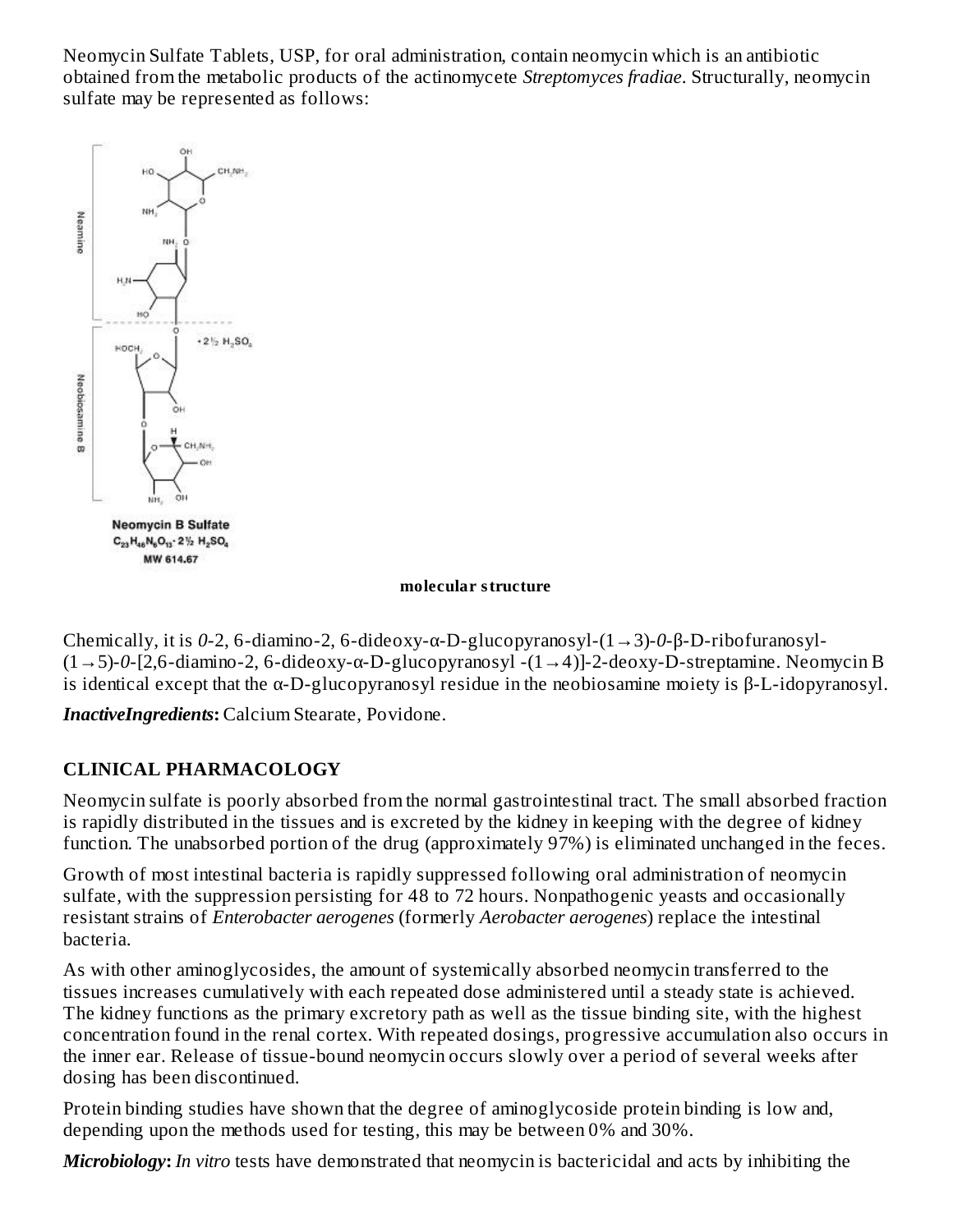synthesis of protein in susceptible bacterial cells. It is effective primarily against gram-negative bacilli but does have some activity against gram-positive organisms. Neomycin is active *in vitro* against *Escherichia coli* and the *Klebsiella*-*Enterobacter* group. Neomycin is not active against anaerobic bowel flora.

If susceptibility testing is needed, using a 30 msg disc, organisms producing zones of 16 mm or greater are considered susceptible. Resistant organisms produce zones of 13 mm or less. Zones greater than 13 mm and less than 16 mm indicate intermediate susceptibility.

# **INDICATIONS AND USAGE**

To reduce the development of drug-resistant bacteria and maintain the effectiveness of neomycin sulfate tablets and other antibacterial drugs, neomycin sulfate tablets should be used only to treat or prevent infections that are proven or strongly suspected to be caused by susceptible bacteria. When culture and susceptibility information are available, they should be considered in selecting or modifying antibacterial therapy. In the absence of such data, local epidemiology and susceptibility patterns may contribute to the empiric selection of therapy.

*Suppression of intestinal bacteria***:** Neomycin sulfate tablets are indicated as adjunctive therapy as part of a regimen for the suppression of the normal bacterial flora of the bowel, eg, preoperative preparation of the bowel. It is given concomitantly with erythromycin enteric-coated base (**s ee DOSAGE AND ADMINISTRATION s ection)**.

*Hepatic coma (portal-systemic encephalopathy)***:** Neomycin sulfate has been shown to be effective adjunctive therapy in hepatic coma by reduction of the ammonia-forming bacteria in the intestinal tract. The subsequent reduction in blood ammonia has resulted in neurologic improvement.

# **CONTRAINDICATIONS**

Neomycin sulfate oral preparations are contraindicated in the presence of intestinal obstruction and in individuals with a history of hypersensitivity to the drug.

Patients with a history of hypersensitivity or serious toxic reaction to other aminoglycosides may have a cross-sensitivity to neomycin.

Neomycin sulfate oral preparations are contraindicated in patients with inflammatory or ulcerative gastrointestinal disease because of the potential for enhanced gastrointestinal absorption of neomycin.

# **WARNINGS**

**(s ee boxed WARNINGS):** Additional manifestations of neurotoxicity may include numbness, skin tingling, muscle twitching and convulsions.

The risk of hearing loss continues after drug withdrawal.

Aminoglycosides can cause fetal harm when administered to a pregnant woman. Aminoglycoside antibiotics cross the placenta and there have been several reports of total irreversible bilateral congenital deafness in children whose mothers received streptomycin during pregnancy. Although serious side effects to fetus or newborn have not been reported in the treatment of pregnant women with other aminoglycosides, the potential for harm exists. Animal reproduction studies of neomycin have not been conducted. If neomycin is used during pregnancy, or if the patient becomes pregnant while taking this drug, the patient should be apprised of the potential hazard to the fetus.

### **PRECAUTIONS**

*General*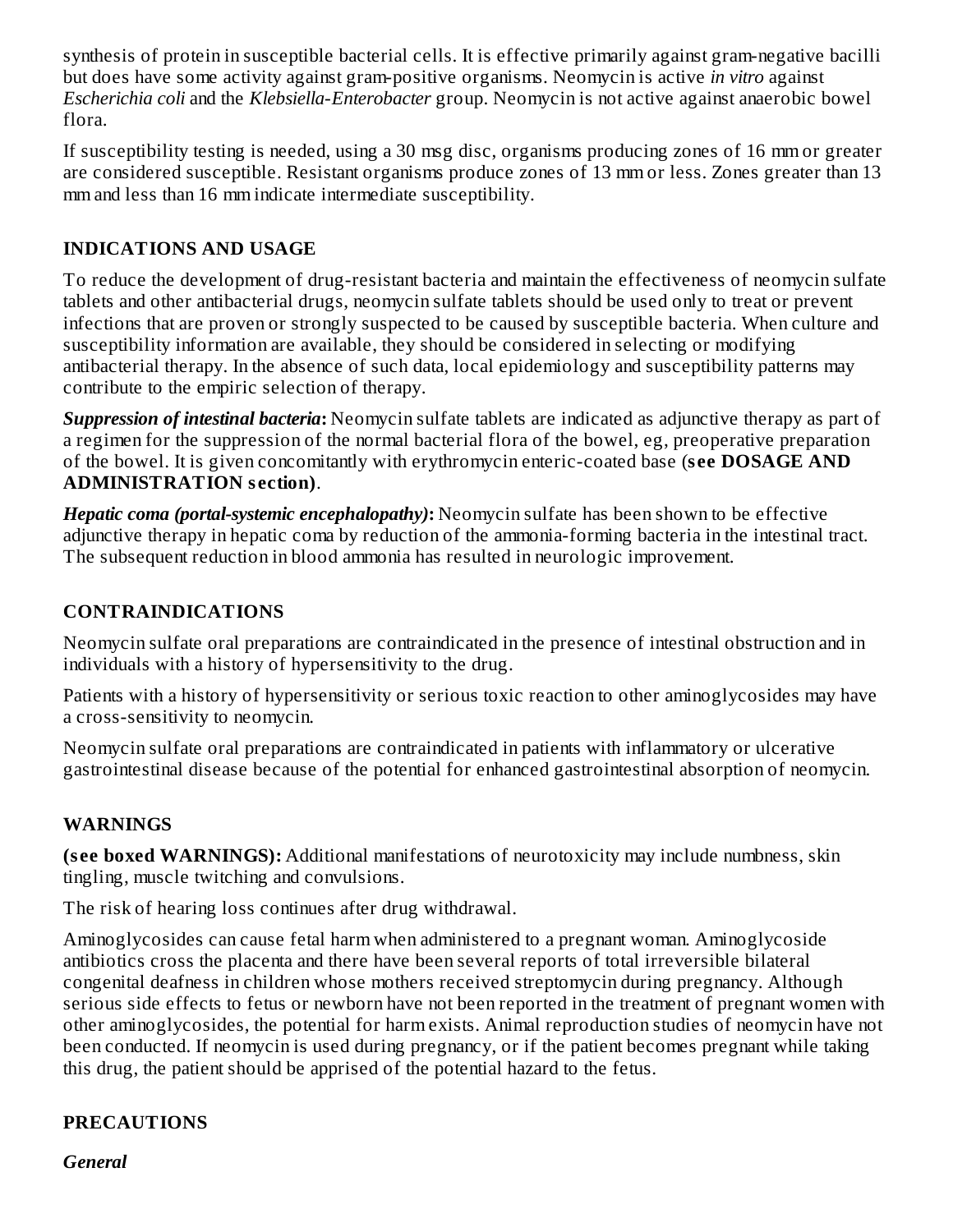Prescribing neomycin sulfate tablets in the absence of a proven or strongly suspected bacterial infection or a prophylactic indication is unlikely to provide benefit to the patient and increases the risk of the development of drug-resistant bacteria.

As with other antibiotics, use of oral neomycin may result in overgrowth of nonsusceptible organisms, particularly fungi. If this occurs, appropriate therapy should be instituted.

Neomycin is quickly and almost totally absorbed from body surfaces (except the urinary bladder) after local irrigation and when applied topically in association with surgical procedures. Delayed-onset irreversible deafness, renal failure and death due to neuromuscular blockade (regardless of the status of renal function) have been reported following irrigation of both small and large surgical fields with minute quantities of neomycin.

Cross-allergenicity among aminoglycosides has been demonstrated.

Aminoglycosides should be used with caution in patients with muscular disorders such as myasthenia gravis or parkinsonism since these drugs may aggravate muscle weakness because of their potential curare-like effect on the neuromuscular junction.

Small amounts of orally administered neomycin are absorbed through intact intestinal mucosa.

There have been many reports in the literature of nephrotoxicity and/or ototoxicity with the oral use of neomycin. If renal insufficiency develops during oral therapy, consideration should be given to reducing the drug dosage or discontinuing therapy.

An oral neomycin dose of 12 grams per day produces malabsorption syndrome for a variety of substances, including fat, nitrogen, cholesterol, carotene, glucose, xylose, lactose, sodium, calcium, cyanocobalamin and iron.

Orally administered neomycin increases fecal bile acid excretion and reduces intestinal lactase activity.

# *Information for Patients*

Patients should be counseled that antibacterial drugs, including neomycin sulfate tablets, should only be used to treat bacterial infections. They do not treat viral infections (e.g., the common cold). When neomycin sulfate tablets are prescribed to treat a bacterial infection, patients should be told that although it is common to feel better early in the course of therapy, the medication should be taken exactly as directed. Skipping doses or not completing the full course of therapy may (1) decrease the effectiveness of the immediate treatment and (2) increase the liklihood that bacteria will develop resistance and will not be treatable by neomycin sulfate tablets or other antibacterial drugs in the future.

Before administering the drug, patients or members of their families should be informed of possible toxic effects on the eighth nerve. The possibility of acute toxicity increases in premature infants and neonates.

# *Laboratory Tests*

Patients with renal insufficiency may develop toxic neomycin blood levels unless doses are properly regulated. If renal insufficiency develops during treatment, the dosage should be reduced or the antibiotic discontinued. To avoid nephrotoxicity and eighth nerve damage associated with high doses and prolonged treatment, the following should be performed prior to and periodically during therapy: urinalysis for increased excretion of protein, decreased specific gravity, casts and cells; renal function tests such as serum creatinine, BUN or creatinine clearance; tests of the vestibulocochlearis nerve (eighth cranial nerve) function.

Serial, vestibular and audiometric tests should be performed (especially in high-risk patients). Since elderly patients may have reduced renal function which may not be evident in the results of routine screening tests such as BUN or serum creatinine, a creatinine clearance determination may be more useful.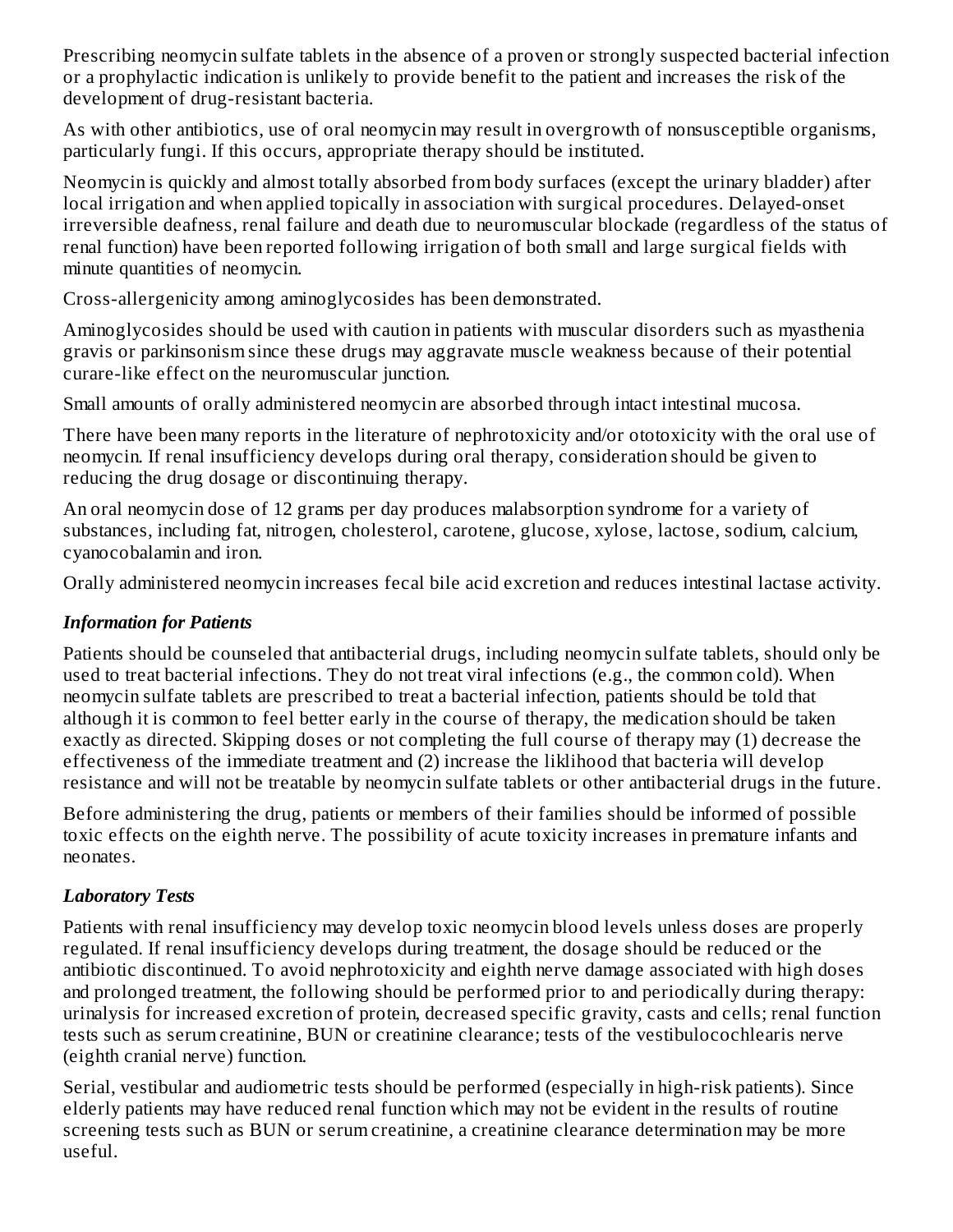### *Drug Interactions*

Caution should be taken in concurrent or serial use of other neurotoxic and/or nephrtoxic drugs because of possible enhancement of the nephrotoxicity and/or ototoxicity of neomycin **(s ee boxed WARNINGS**).

Caution should also be taken in concurrent or serial use of other aminoglycosides and polymyxins because they may enhance neomycin's nephrotoxicity and/or ototoxicity and potentiate neomycin sulfate's neuromuscular blocking effects.

Oral neomycin inhibits the gastrointestinal absorption of penicillin V, oral vitamin B-12, methotrexate and 5-fluorouracil. The gastrointestinal absorption of digoxin also appears to be inhibited. Therefore, digoxin serum levels should be monitored.

Oral neomycin sulfate may enhance the effect of coumarin in anticoagulants by decreasing vitamin K availability.

#### *Carcinogenesis, Mutagenesis, Impairment of Fertility*

No long-term animal studies have been performed with neomycin sulfate to evaluate carcinogenic or mutagenic potential or impairment of fertility.

### *Pregnancy*

### **Category D: (See WARNINGS s ection.)**

#### *Nursing Mothers*

It is not known whether neomycin is excreted in human milk, but it has been shown to be excreted in cow milk following a single intramuscular injection. Other aminoglycosides have been shown to be excreted in human milk. Because of the potential for serious adverse reactions from the aminoglycosides in nursing infants, a decision should be made whether to discontinue nursing or to discontinue the drug, taking into account the importance of the drug to the mother.

### *Pediatric Use*

The safety and efficacy of oral neomycin sulfate in patients less than 18 years of age have not been established. If treatment of a patient less than 18 years of age is necessary, neomycin should be used with caution and the period of treatment should not exceed two weeks because of absorption from the gastrointestinal tract.

### **ADVERSE REACTIONS**

The most common adverse reactions to oral neomycin sulfate are nausea, vomiting and diarrhea. The "Malabsorption Syndrome" characterized by increased fecal fat, decreased serum carotene and fall in xylose absorption has been reported with prolonged therapy. Nephrotoxicity, ototoxicity and neuromuscular blockage have been reported (**s ee boxed WARNINGS and PRECAUTIONS s ections**).

# **OVERDOSAGE**

Because of low absorption, it is unlikely that acute overdosage would occur with oral neomycin sulfate. However, prolonged administration could result in sufficient systemic drug levels to produce neurotoxicity, ototoxicity and/or nephrotoxicity.

Hemodialysis will remove neomycin sulfate from the blood.

### **DOSAGE AND ADMINISTRATION**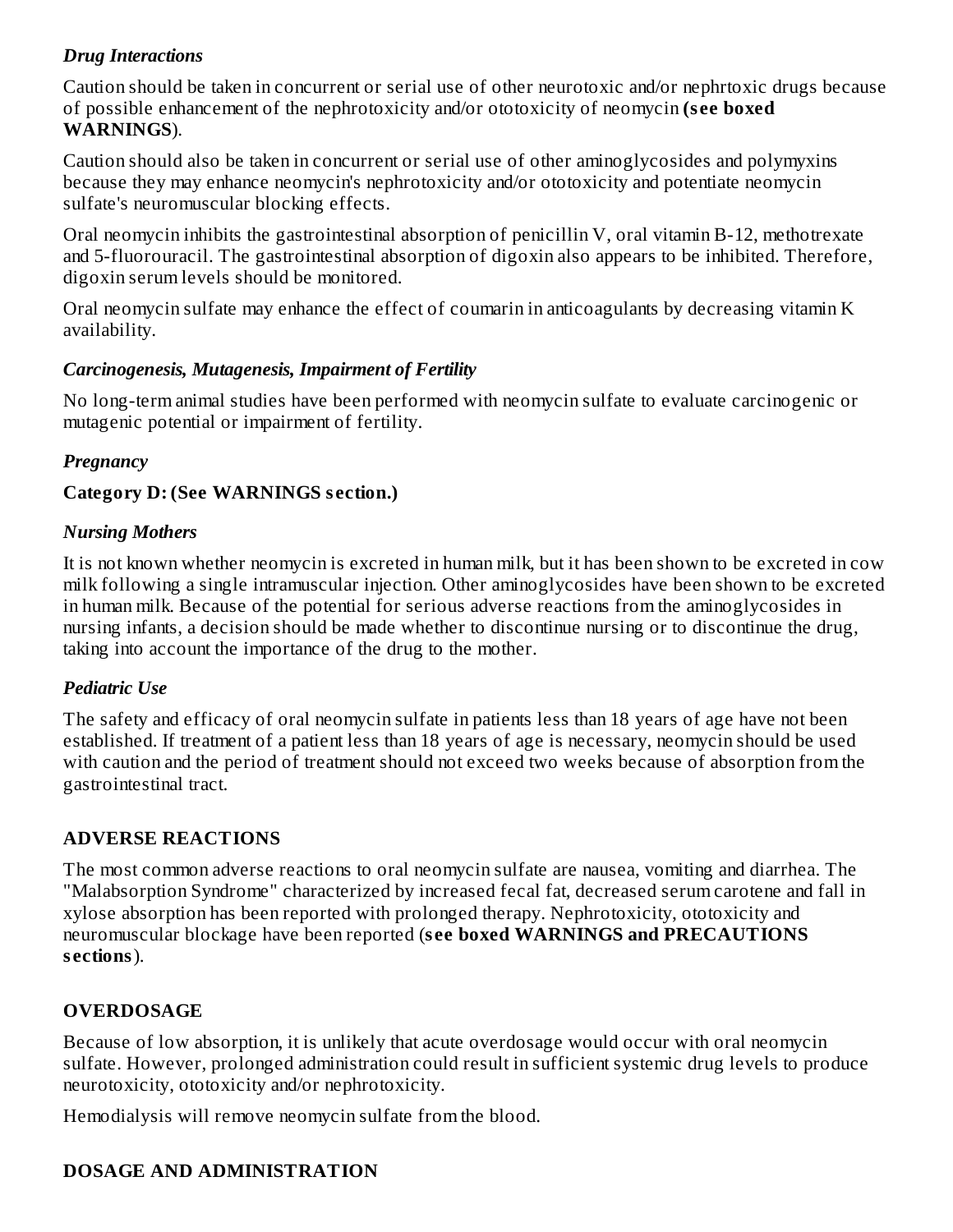To minimize the risk of toxicity, use the lowest possible dose and the shortest possible treatment period to control the condition. Treatment for periods longer than two weeks is not recommended.

*Hepatic coma***:** For use as an adjunct in the management of hepatic coma, the recommended dose is 4 to 12 grams per day given in the following regimen:

- 1. Withdraw protein from diet. Avoid use of diuretic agents.
- 2. Give supportive therapy, including blood products, as indicated.
- 3. Give Neomycin Sulfate Tablets in doses of 4 to 12 grams of neomycin sulfate per day (eight to 24 tablets) in divided doses. Treatment should be continued over a period of five to six days, during which time protein should be returned incrementally to the diet.
- 4. If less potentially toxic drugs cannot be used for chronic hepatic insufficiency, neomycin in doses of up to four grams daily (eight tablets per day) may be necessary. The risk for the development of neomycin-induced toxicity progressively increases when treatment must be extended to preserve the life of a patient with hepatic encephalopathy who has failed to fully respond. Frequent periodic monitoring of these patients to ascertain the presence of drug toxicity is mandatory (**s ee PRECAUTIONS**). Also, neomycin serum concentrations should be monitored to avoid potentially toxic levels. The benefits to the patient should be weighed against the risks of nephrotoxicity, permanent ototoxicity and neuromuscular blockade following the accumulation of neomycin in the tissues.

# *Preoperative Prophylaxis for Elective Colorectal Surgery*

Listed below is an example of a recommended bowel preparation regimen. A proposed surgery time of 8:00 a.m. has been used.

*Pre-op Day 3***:** Minimum residue or clear liquid diet. Bisacodyl, 1 tablet orally at 6:00 p.m.

*Pre-op Day 2***:** Minimum residue or clear liquid diet. Magnesium sulfate, 30 mL, 50% solution (15 g) orally at 10:00 a.m., 2:00 p.m., and 6:00 p.m. Enema at 7:00 p.m. and 8:00 p.m.

*Pre-op Day 1***:** Clear liquid diet. Supplemental (IV) fluids as needed. Magnesium sulfate, 30 mL, 50% solution (15 g) orally at 10:00 a.m. and 2:00 p.m. Neomycin sulfate (1 g) and erythromycin base (1 g) orally at 1:00 p.m., 2:00 p.m. and 11:00 p.m. No enema

*Day of Operation***:** Patient evacuates rectum at 6:30 a.m. for scheduled operation at 8:00 a.m.

# **HOW SUPPLIED**

Neomycin Sulfate Tablets, USP, 500 mg (equivalent to 350 mg of neomycin base per tablet) are available as round, off-white, unscored tablets, debossed "500" and "PT". Supplied as: NDC 39822- 0310-5 as Unit dose blister packages of 100 tablets (10 strips of 10 tablets each). Store at 20<sup>°</sup> to 25<sup>°</sup>C (68º to 77ºF) [see USP Controlled Room Temperature].

Dispense in tight containers as defined in the USP/NF.

Manufactured in Canada

Manufactured for:

X-Gen Pharmaceuticals, Inc.

Big Flats, NY 14814

Revised November, 2010

# **PACKAGE LABEL.PRINCIPAL DISPLAY PANEL**

**NDC** 39822-310-5 **Neomycin Sulfate Tablets, USP**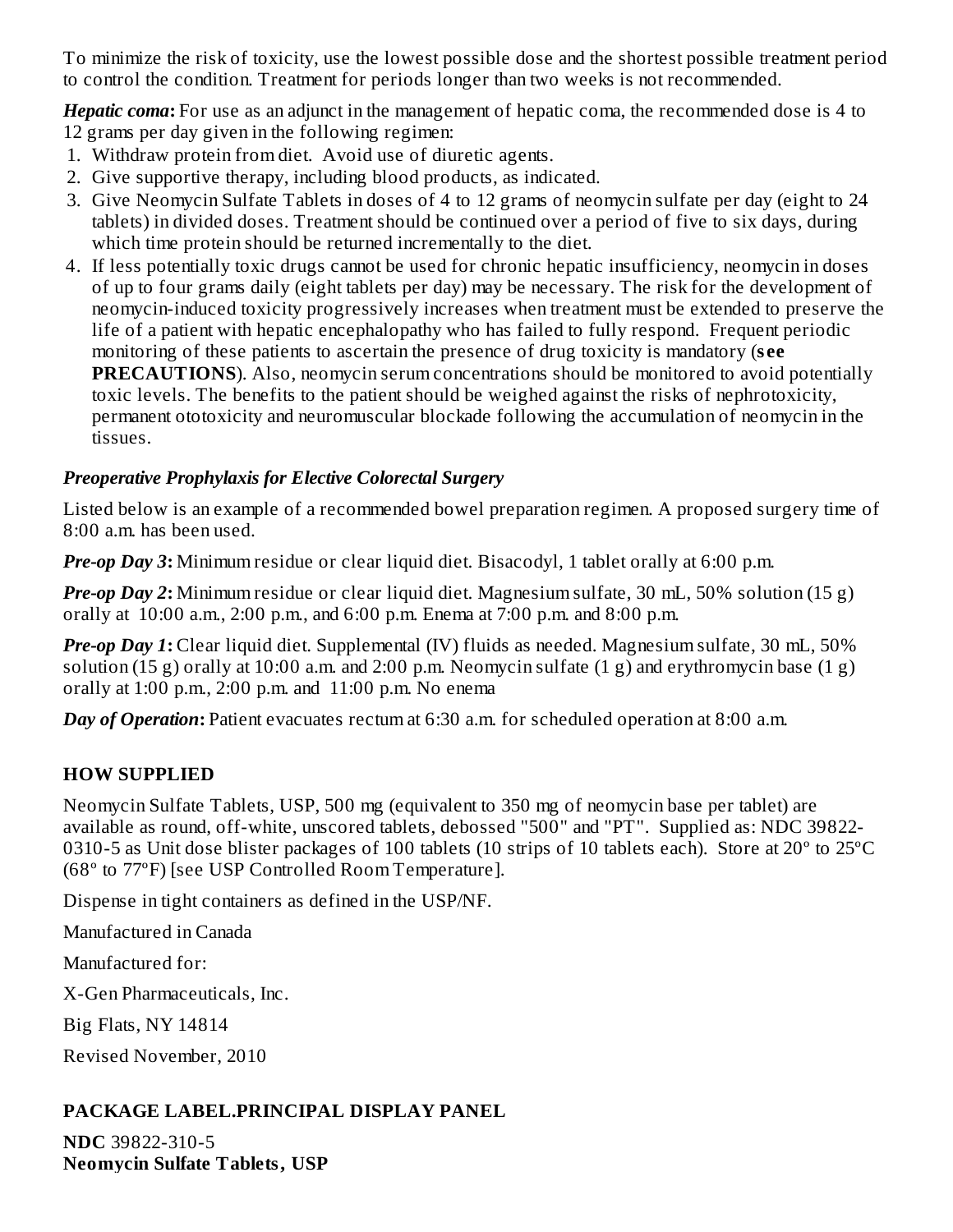**500 mg; Each tablet contains:**

**Neomycin Sulfate 500 mg equivalent in activity to 0.35 g Neomycin bas e per tablet.**

**Rx Only 1 Carton of 100 Tablets X-GEN Pharmaceuticals, Inc.**



**unit dos e label**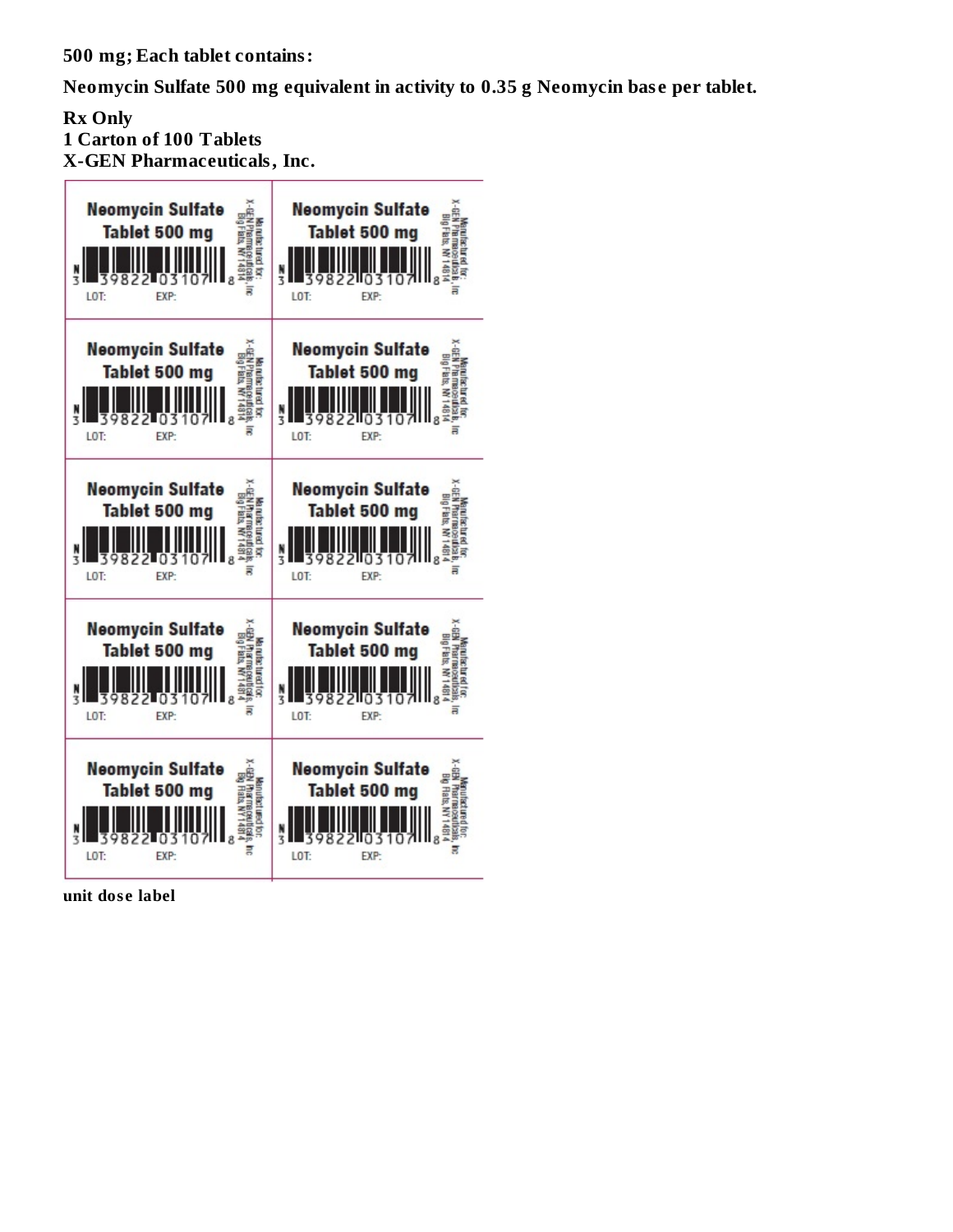

**NST-CA-01**

| <b>NEOMYCIN SULFATE</b><br>neomycin sulfate tablet |                         |                           |                |  |  |  |
|----------------------------------------------------|-------------------------|---------------------------|----------------|--|--|--|
| <b>Product Information</b>                         |                         |                           |                |  |  |  |
| <b>Product Type</b>                                | HUMAN PRESCRIPTION DRUG | <b>Item Code (Source)</b> | NDC:39822-0310 |  |  |  |
| <b>Route of Administration</b>                     | ORAL                    |                           |                |  |  |  |
|                                                    |                         |                           |                |  |  |  |
|                                                    |                         |                           |                |  |  |  |
| <b>Active Ingredient/Active Moiety</b>             |                         |                           |                |  |  |  |